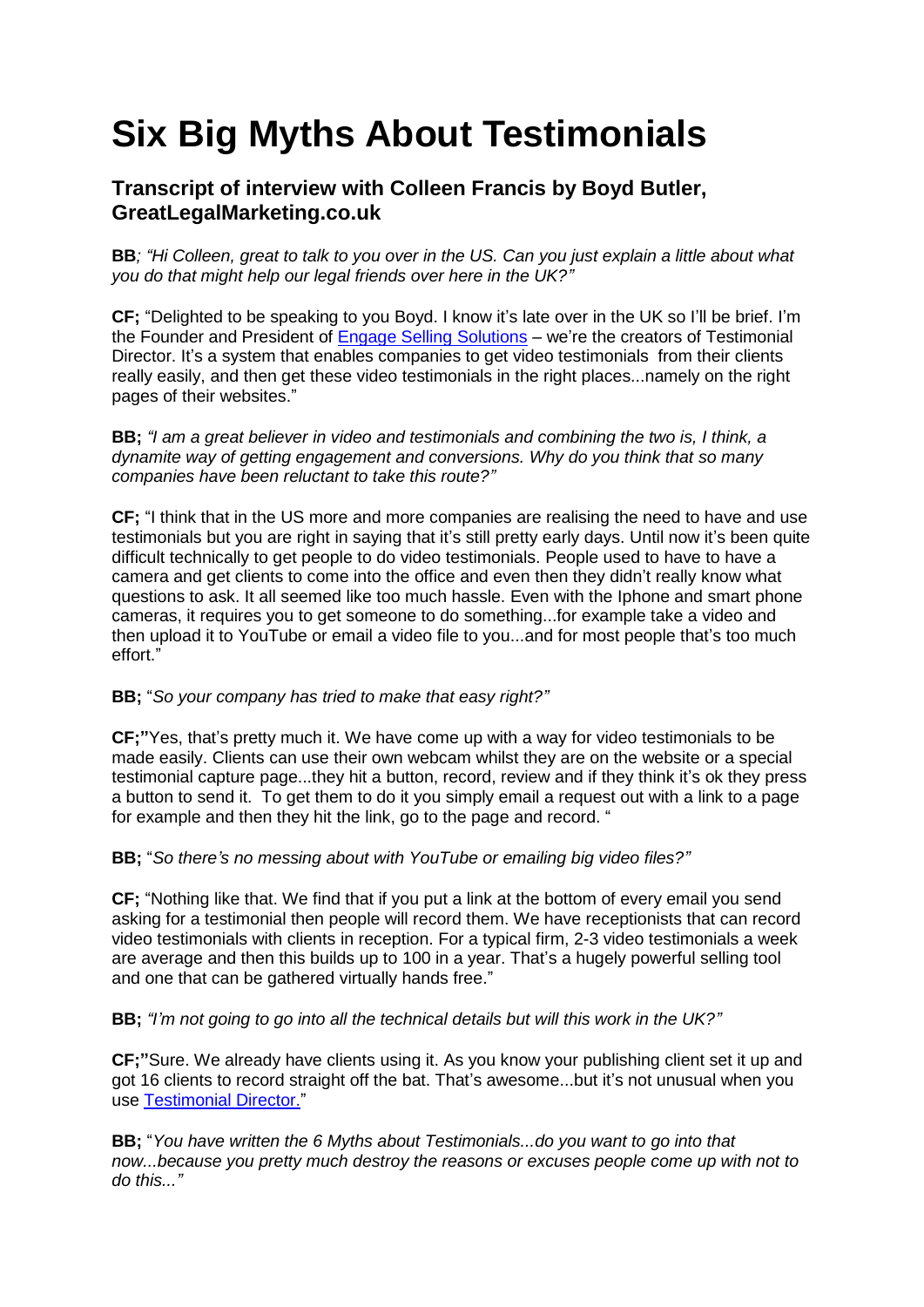**CF**; "Sure. Let's take a look at them. Forgive me if I get too excited, this stuff is what I preach about every day! The first one is people say to me; **"They can't be all that effective or everyone would be using them"**

This is one of the biggest mistakes anyone in sales can make, to assume that success is about doing what everyone else is doing. Never mind what the majority of people are doing; pay careful attention to what the top 20% of sales performers are up to. Regular collection and distribution of testimonials is right up there among the list of activities that top salespeople have in common. They rely on testimonials because they really do work, and they work because they are persistent in how they solicit them, publish them and leverage them in their selling strategy.

#### Secondly people say, **"I shouldn't have to ask my customers for testimonials"**

This is another common mistake that takes root from an incorrect assumption, namely that salespeople should wait for their satisfied customers to make the first move and offer up glowing testimonials. That's not to say that this never happens in business—hey it sure is a great shot in the arm when someone offers one that's unsolicited—but the reality is that testimonials simply aren't going to come knocking on your door. You have to go looking for them. You have to ask. And you have to persistent about it. If you're ambitious and keen to become part of the top-20% of sales performers in your organization, you need to make this an integral part of your job. No excuses.

#### Thirdly there's this myth that "**Asking for testimonials will make me look like I'm fishing for compliments"**

Let's consider this one a half-myth. I say this because it's true that when you ask for a testimonial you're essentially asking customers to say something positive about you and about your business. The myth is that there's something wrong with doing this. Come on, let's face facts. When it comes to your business and your personal success as a salesperson, it's not the time to be modest! You work hard to provide your customers with your very best, both in terms of sales professionalism and in after-sales service. Your best customers call on you again and again...and they do so for a reason. So why wouldn't you want to ask them for some insight to learn more about what it is specifically that you do that keeps them coming back?

### The fourth myth is people think "**They won't make good on their promise because they don't really want to write that testimonial"**

This is classic negative thinking. It starts from the false premise that when someone doesn't follow through on a promise it's because they don't really want to do what you've asked them to do. As a result your self-esteem takes a hit needlessly. In fact, there's really only one reason why people don't give you that testimonial even though earlier they said they would...and that's because they don't have time. Time management is a struggle even for the best of us out there and many, to be frank, find themselves at a loss for what to write even though verbally they sing your praises regularly. It's vital that you not lose sight of this when it happens—and it will. Your customers really do like you: it's just that not everyone knows how to express it. This is where, [TestimonialDirector,](https://engage.infusionsoft.com/go/testimonial/a920/) can really help make a difference in your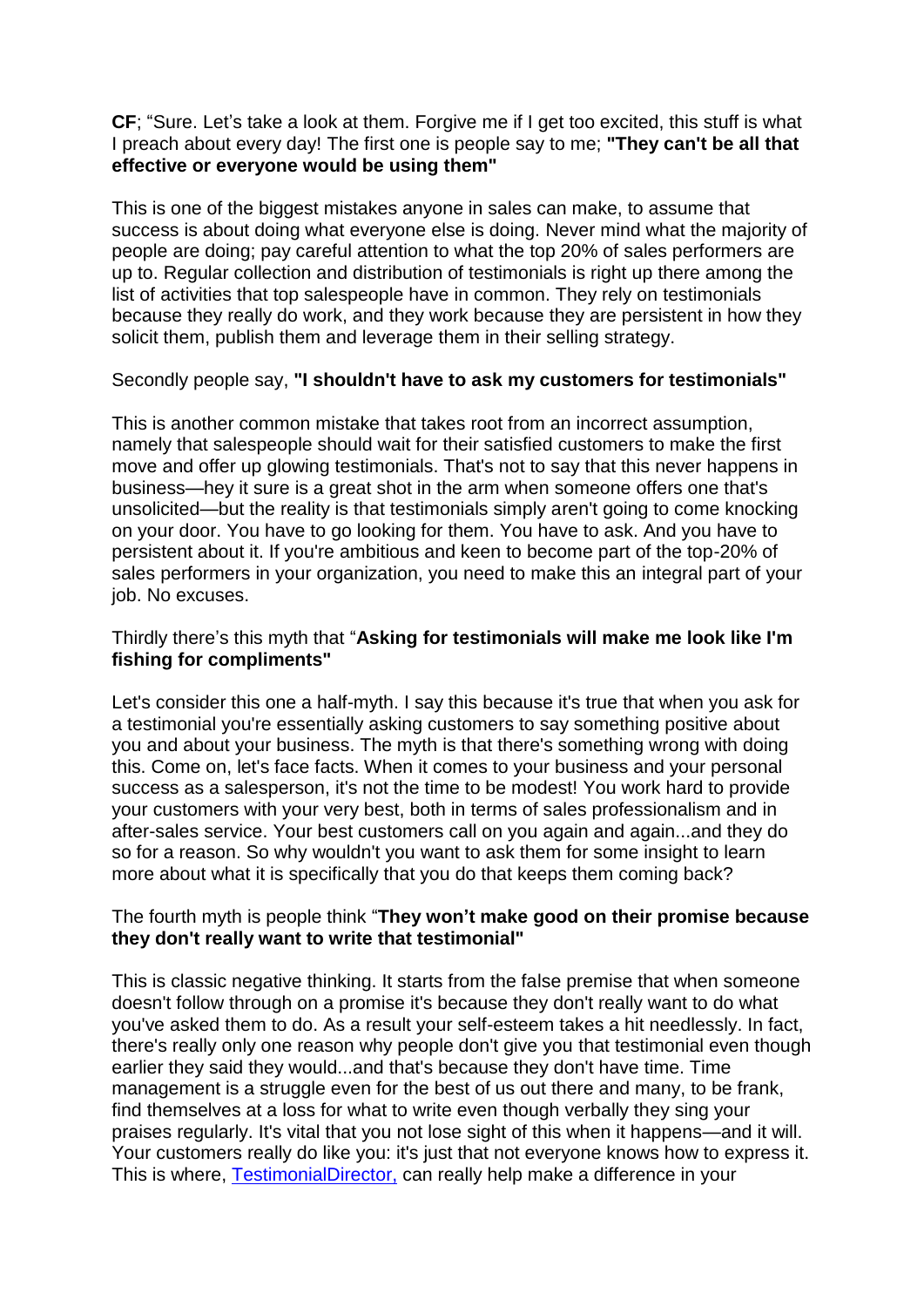business, helping to dramatically increase your sales while freeing your time with automatic collection, management and publication of targeted testimonials.

The fifth myth is a major stumbling block for most businesses. It's the **"Testimonials are just too much work"** excuse.

There's no denying that a little bit of effort goes into regularly asking for testimonials and publishing them so that others can read all the great praise about your work. However, are they worth the effort? You bet they are. Obtaining a testimonial can be as easy as picking up the phone and calling one of your favourite clients and simply asking them for one.

Do that often enough and be persistent about it and before long, you will have amassed a considerable arsenal of word-of-mouth recommendations that you can use in your marketing sales letters, brochures, corporate website, newsletters...the list of possibilities is endless. The payoff for your efforts can be lucrative and ongoing. If you can convert one potential lead into a sale on the strength of what others have to say about your product or services, you can sure that there are exponentially more potential customers out there who will be just as receptive to the power of word-of-mouth.

And finally number six which is a total MYTH...**"People are wary of taking the word of a stranger"**

Nothing could be further from the truth! Human beings are social creatures and we're hardwired to pay careful attention to what others do and say. Consider the results of a 2007 Neilsen study, which found that roughly four of every five consumers perceive recommendations by fellow consumers as the most credible form of advertising. It's even mor e so now. Testimonials give your readers both an emotionbased and fact-based green light, motivating them to buy from you. Therefore, the more often you seek out great recommendations about your work, the most often you will have the opportunity to sell more to more people in less time.

**BB***;"I think you have summarised the main points there. I didn't want to interrupt because you were flying! I like to think back to that old marketing guru Dan Kennedy who I know has had a great influence on you too...who said, "You don't want just proof. You want a PREPONDERANCE OF PROOF!" There's no doubt that testimonials are probably the number one selling tool in anyone's marketing armoury."*

**CF; "**I say to any company that they should make testimonial procurement a major strategy. Make this a priority for the year. Not only can it translate into skyrocketing sales, you'll get a great feeling inside knowing how much all your customers really do enjoy working with you."

**BB**; "*Colleen, it's getting near midnight over here in the UK so I am going to wrap this up. It's been great talking to you. If a UK firm wants to try [Testimonial Director](https://engage.infusionsoft.com/go/testimonial/a920/) what should they do?"*